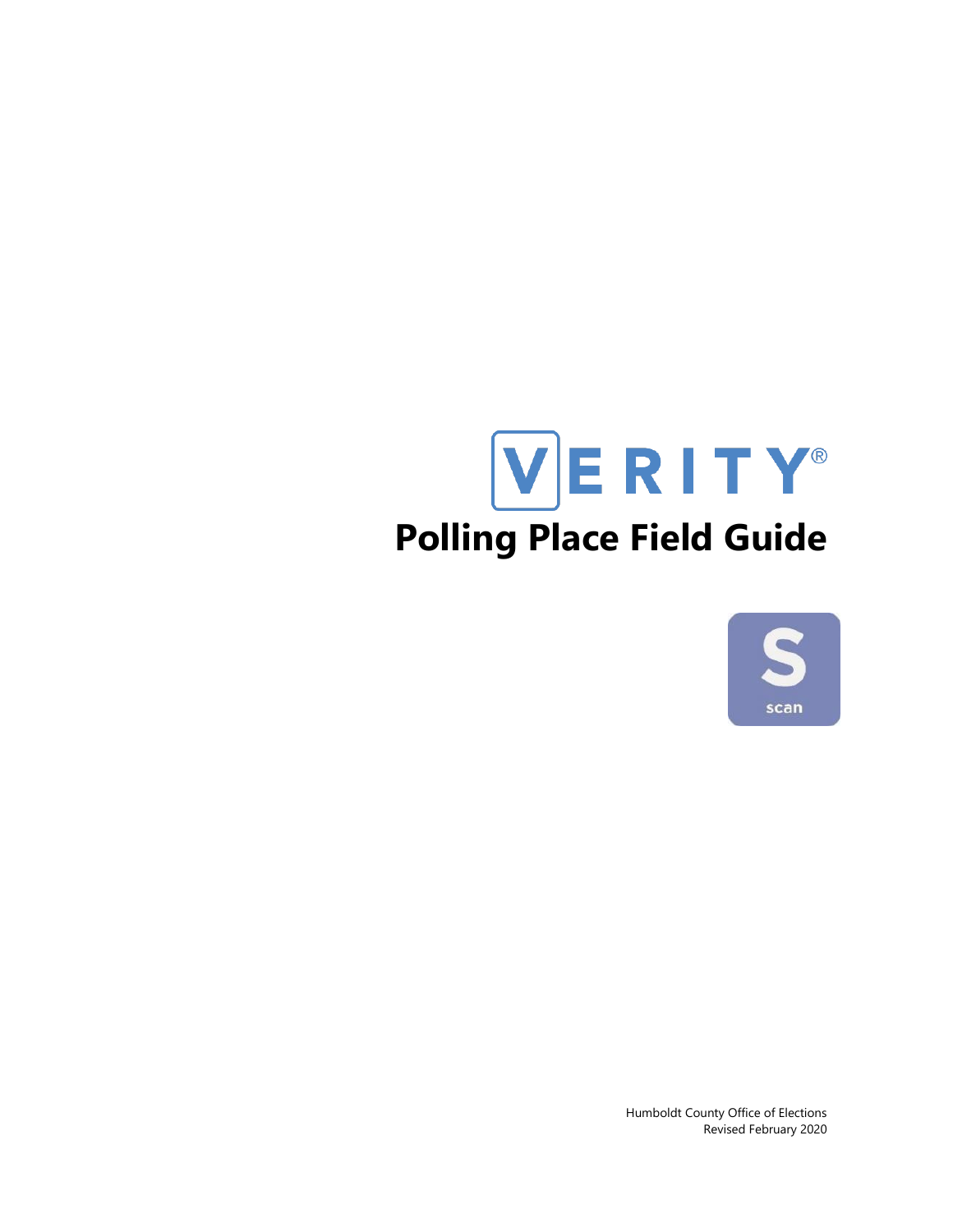#### Document Number 6651-017 A

#### Hart InterCivic Quality and Information Security Policy

Hart InterCivic is committed to consistently providing high quality products and services for its customers through adherence to its established hardware and software Quality Management Systems, complying with customer, statutory and regulatory requirements, and a commitment to continual improvement. Hart InterCivic is also committed to the integrity and the security of the information used in the product development process, in the products themselves, and in our management of customer data during the implementation process.

This DOCUMENT and the SOFTWARE, HARDWARE, and FIRMWARE to which it pertains contain confidential and proprietary information belonging exclusively to Hart InterCivic, Inc. No part of this publication may be modified, reproduced, stored in a retrieval system, or transmitted in any form, distributed by any electronic or mechanical means, photocopied, recorded, or otherwise reproduced or distributed without prior written permission from authorized personnel at Hart InterCivic, Inc. Any person receiving this document has a duty to take reasonable precautions preventing unauthorized use or disclosure of the contents.

#### **Trademarks**

Hart InterCivic and Verity are registered trademarks of Hart InterCivic, Inc.

Hart InterCivic disclaims any proprietary interest in the marks and names of others.



Hart InterCivic, Inc. 15500 Wells Port Drive Austin, TX 78728

Document Number 6651-017 A

© 2019 Hart InterCivic, Inc. All Rights Reserved

#### **about this guide**

This *Verity Polling Place Field Guide* is a portable guide to polling place tasks using the Verity Scan and Verity Touch Writer devices.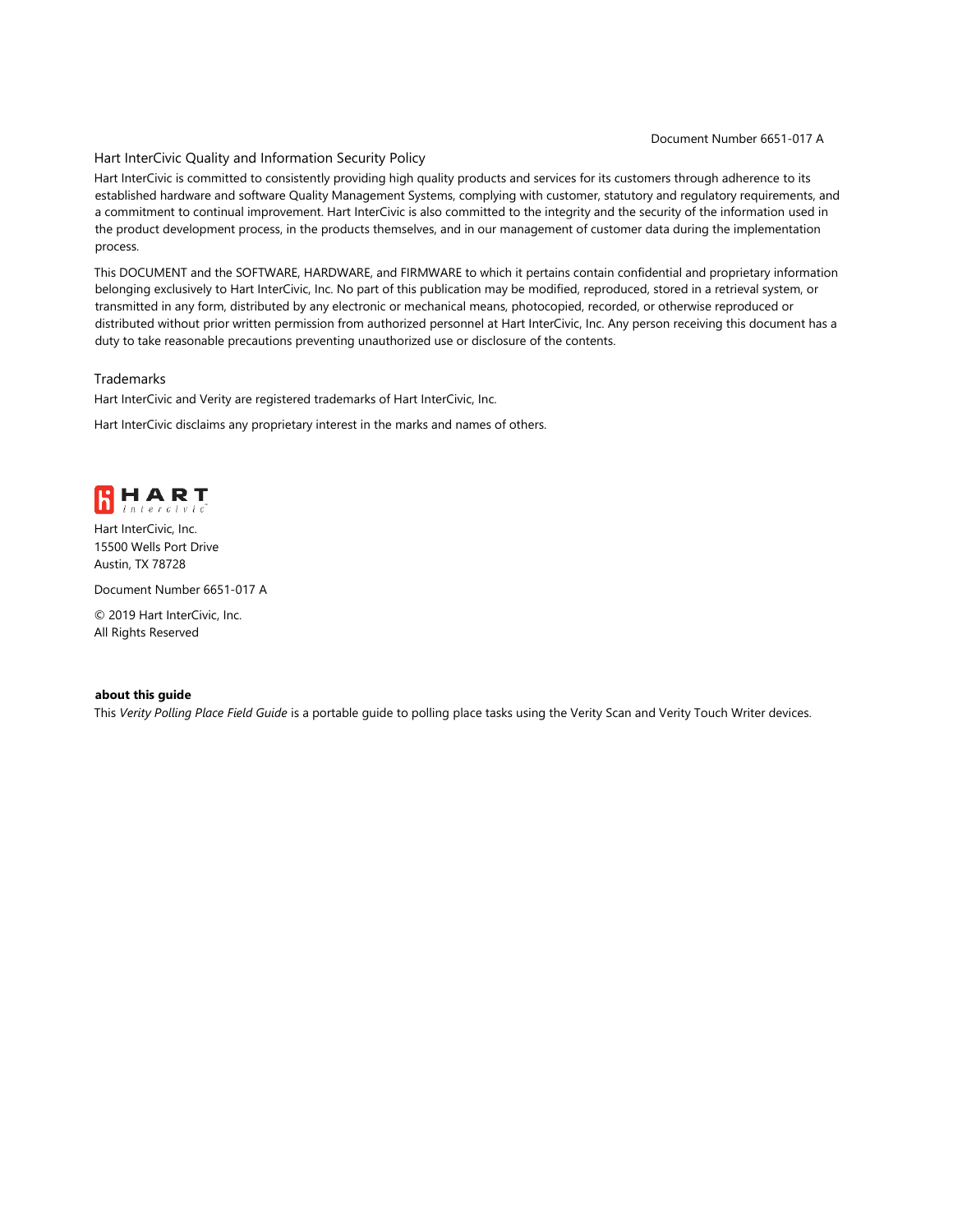# **contents**

| <b>Verity Scan</b>                                      |     |
|---------------------------------------------------------|-----|
| setting up Verity Scan                                  | 5   |
| setting up the ballot box                               | 5   |
| setting up the Verity Scan                              | 8   |
| Verity Scan orientation                                 | 11  |
| screen orientation                                      | 11  |
| report printer operation                                | 12. |
| opening polls                                           | 13  |
| voting with Verity Scan                                 | 15  |
| overview: Verity Scan                                   | 15  |
| instructions for hand-marking ballots                   | 15  |
| scanning ballots with Verity Scan                       | 15  |
| Verity Scan help and features                           | 16  |
| troubleshooting                                         | 17  |
| spoiling printed paper ballots                          | 17  |
| undervotes, overvotes, and blank ballots on Verity Scan | 17  |
| provisional ballots                                     | 18  |
| the unread ballot slot                                  | 18  |
| multi-sheet ballots and Verity Scan                     | 18  |
| closing polls                                           | 19  |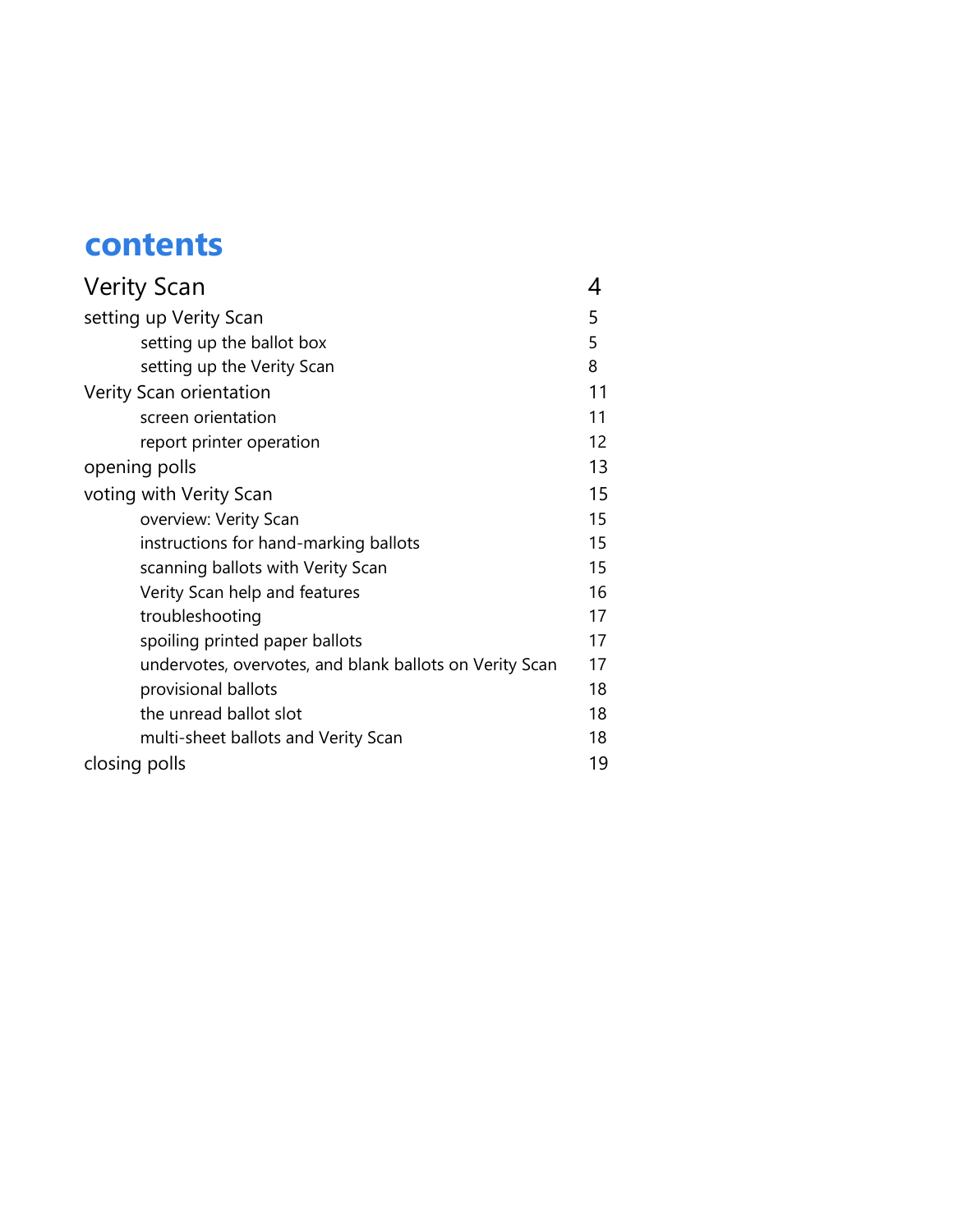# **Verity Scan**

**Verity Scan** is a polling place-based digital scanner for scanning and casting ballots. Verity Scan can be used with hand-marked ballots or with ballots marked and printed using Verity Touch Writer. Verity Scan deposits scanned ballots into its ballot box for secure storage.





**vDrives** are used to transfer digital ballot styles from the Verity election definition software to Verity Scan, and to transfer voted ballots from Verity Scan to Verity software for tabulation. vDrives are inserted into a standard USB port located in a locked and sealed compartment; each Verity Scan has its own vDrive.

*NOTE: Software startup for each unit may take several minutes, due to security and data integrity checks that the Verity software performs. This process is included in the design of the Verity Voting System to verify the authenticity of the software before allowing it to operate.*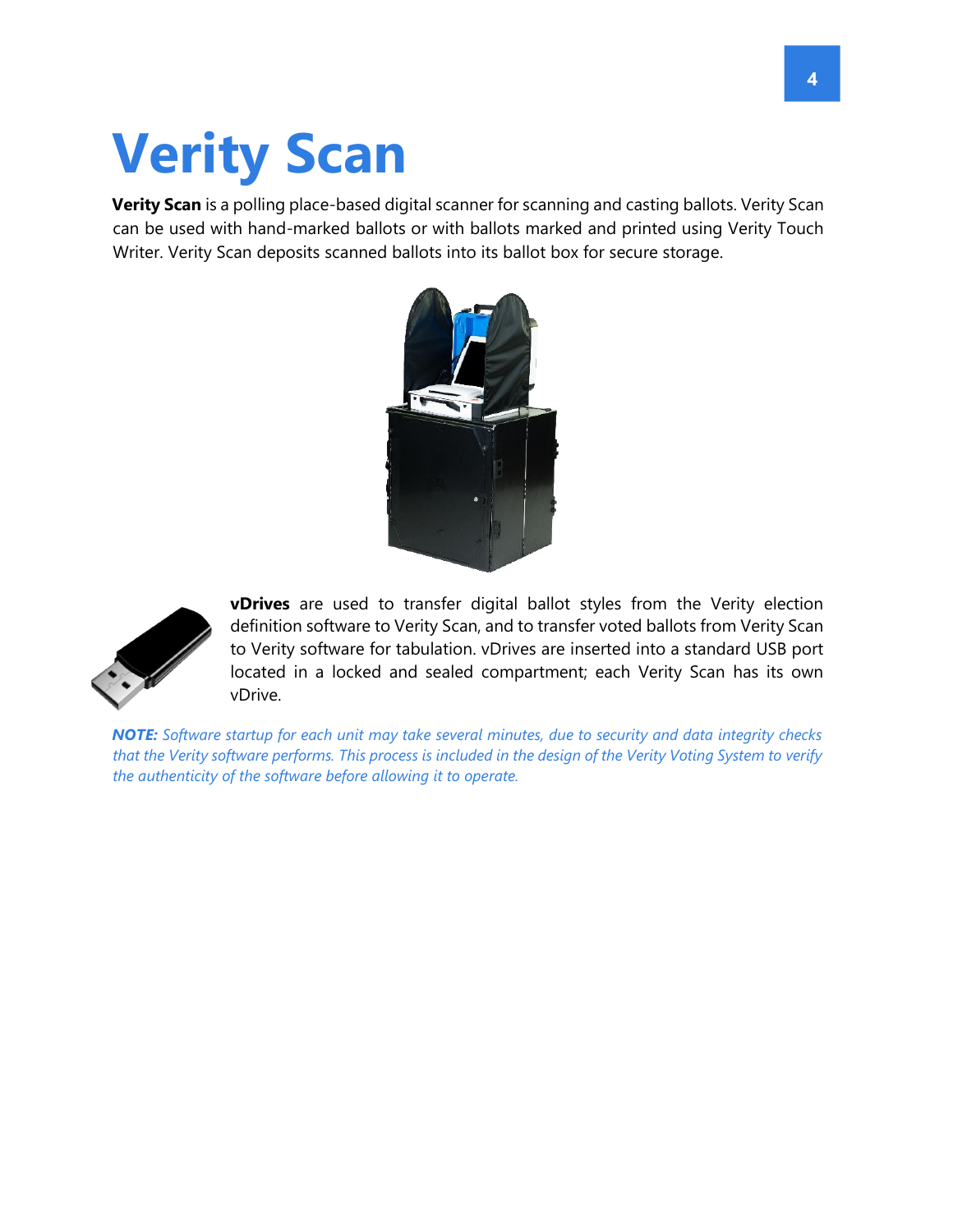# **setting up Verity Scan**

# **setting up the ballot box**

**1.** Position the folded ballot box as shown.

**2.** Unlatch the four clips (two on each side). ▶

**3.** Pull open the ballot box.

**4.** Press the side panels outward until they are flat, being careful not to pinch your hands or fingers.







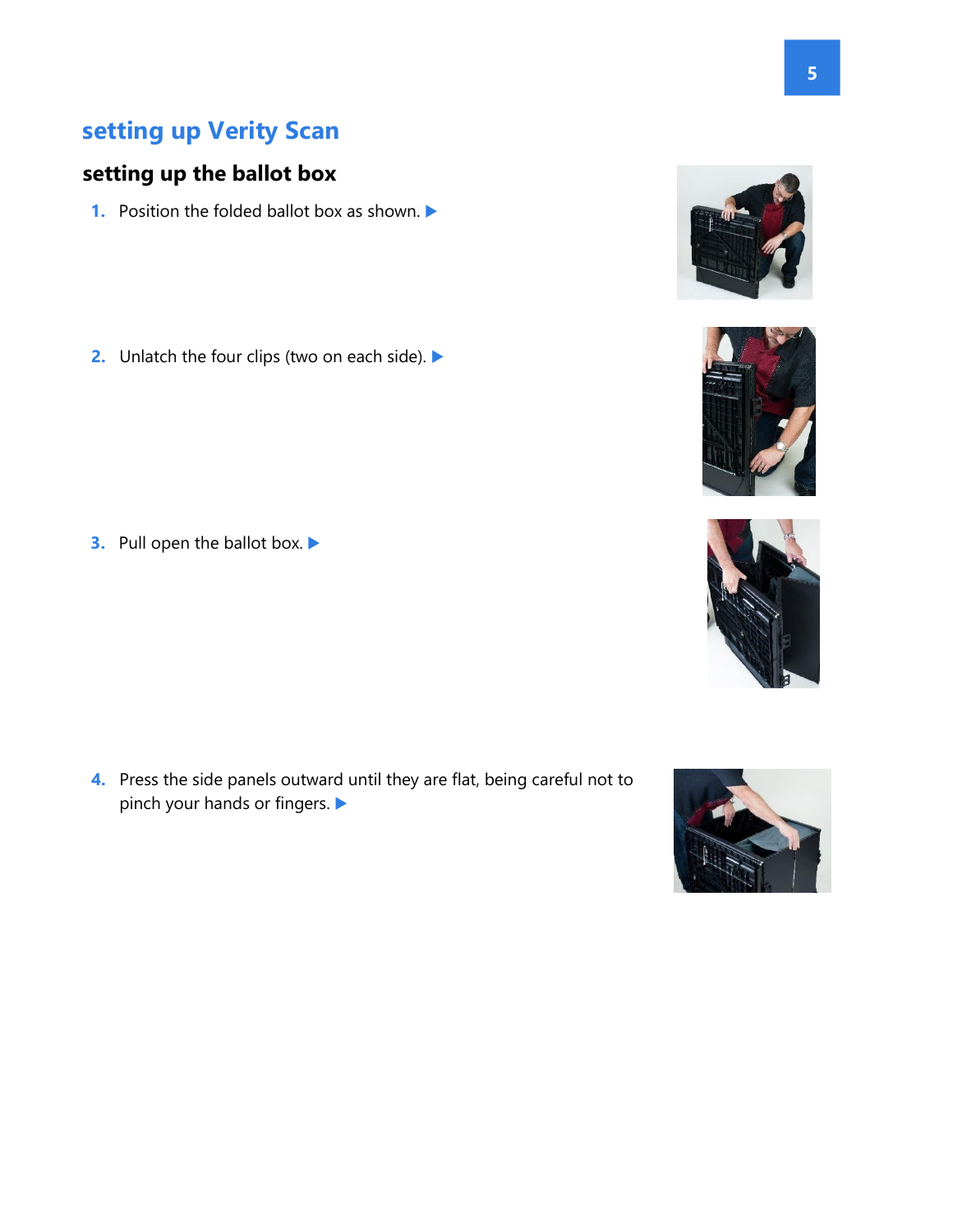- **5.** Lower the bottom panel put do not press down.
- **6.** Release the lid by unhooking the 3 straps.
- **7.** Pull the string on the underside of the lid upward to unlock the lid latch.

**8.** Lift the lid while gently pulling upward and outward, ensuring that the double hinge is fully extended. Lay the lid across the top of ballot box, and then press it down. Do not force it.







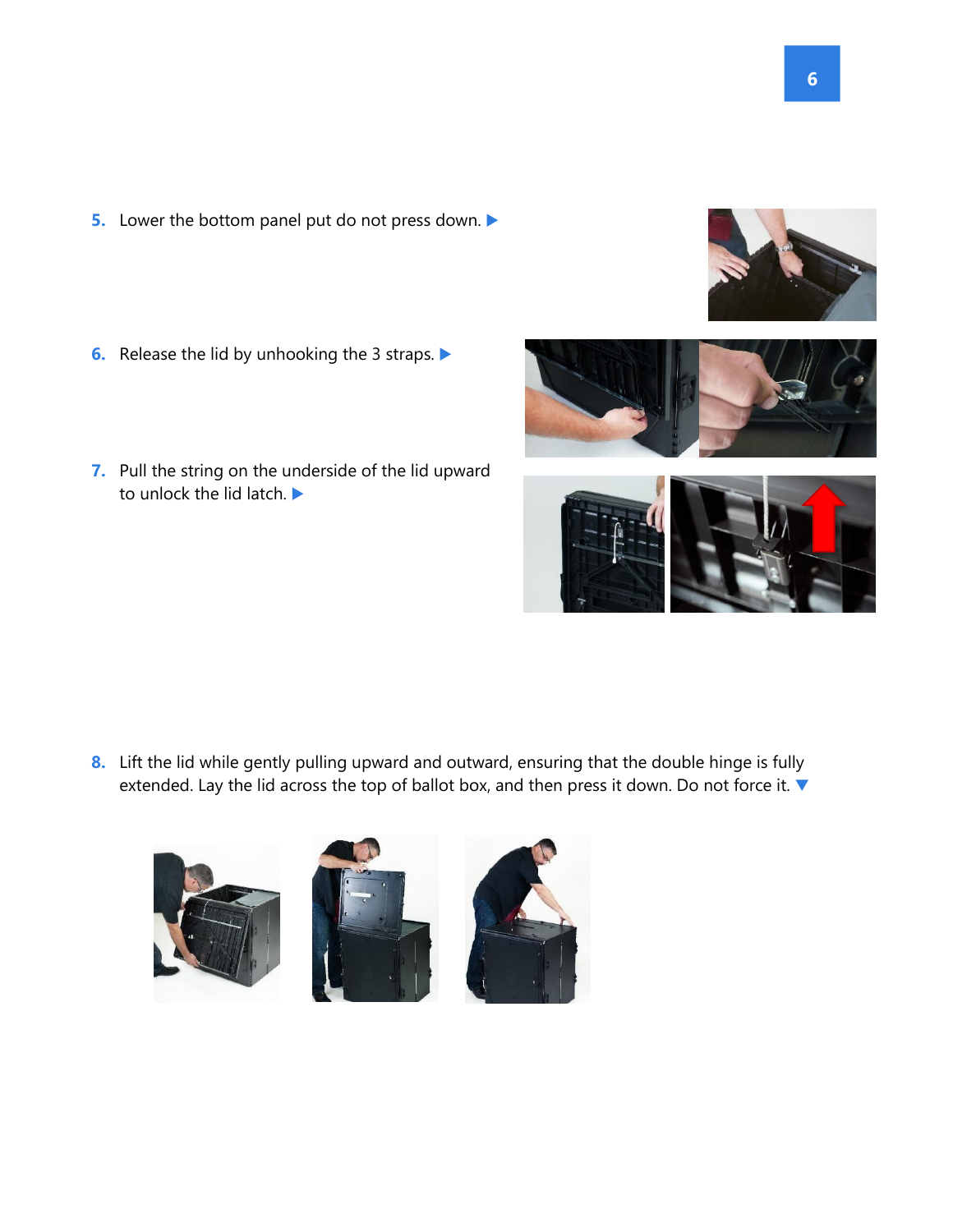**9.** Remove the white key from the voting equipment manuals and supplies bag. Using the white key, unlock the front door of the ballot box.  $\blacktriangleright$ 



10. Press firmly on bottom panel to lock it in place.  $\blacktriangledown$ 



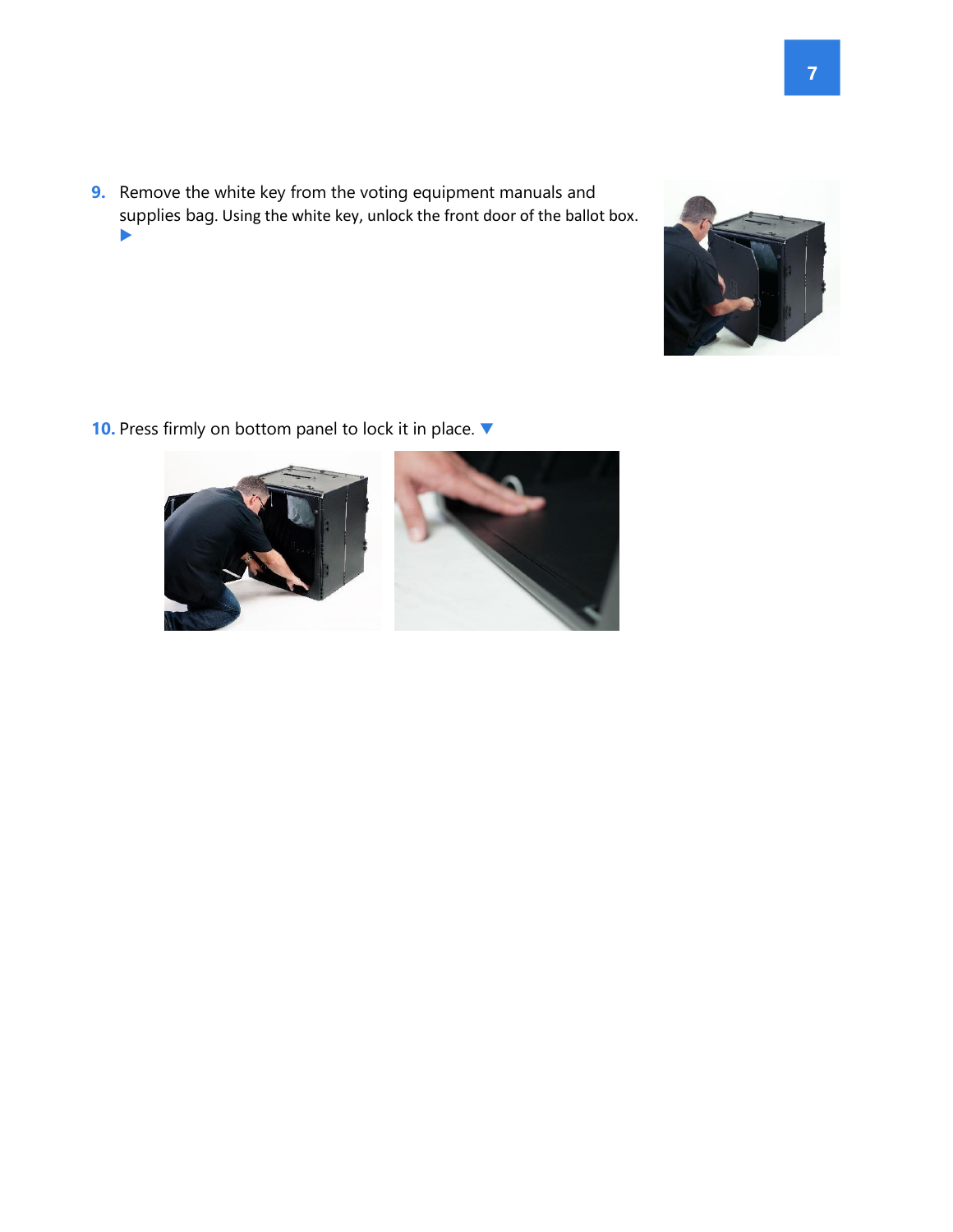## **setting up the Verity Scan**

- **1.** Assemble the ballot box, if this has not been done already.
- **2.** Place the Verity Scan on the ballot box, aligning footpads with the indentations. The handle on the Verity Scan must face the front of the ballot box.

**3.** Reach inside the ballot box and pull the cord down and away from you to lock the lid and the Verity Scan in place.

**4.** Close and lock the front ballot box door. ▶

**5.** Remove power brick and power cord from the voting equipment manuals and supplies bag.





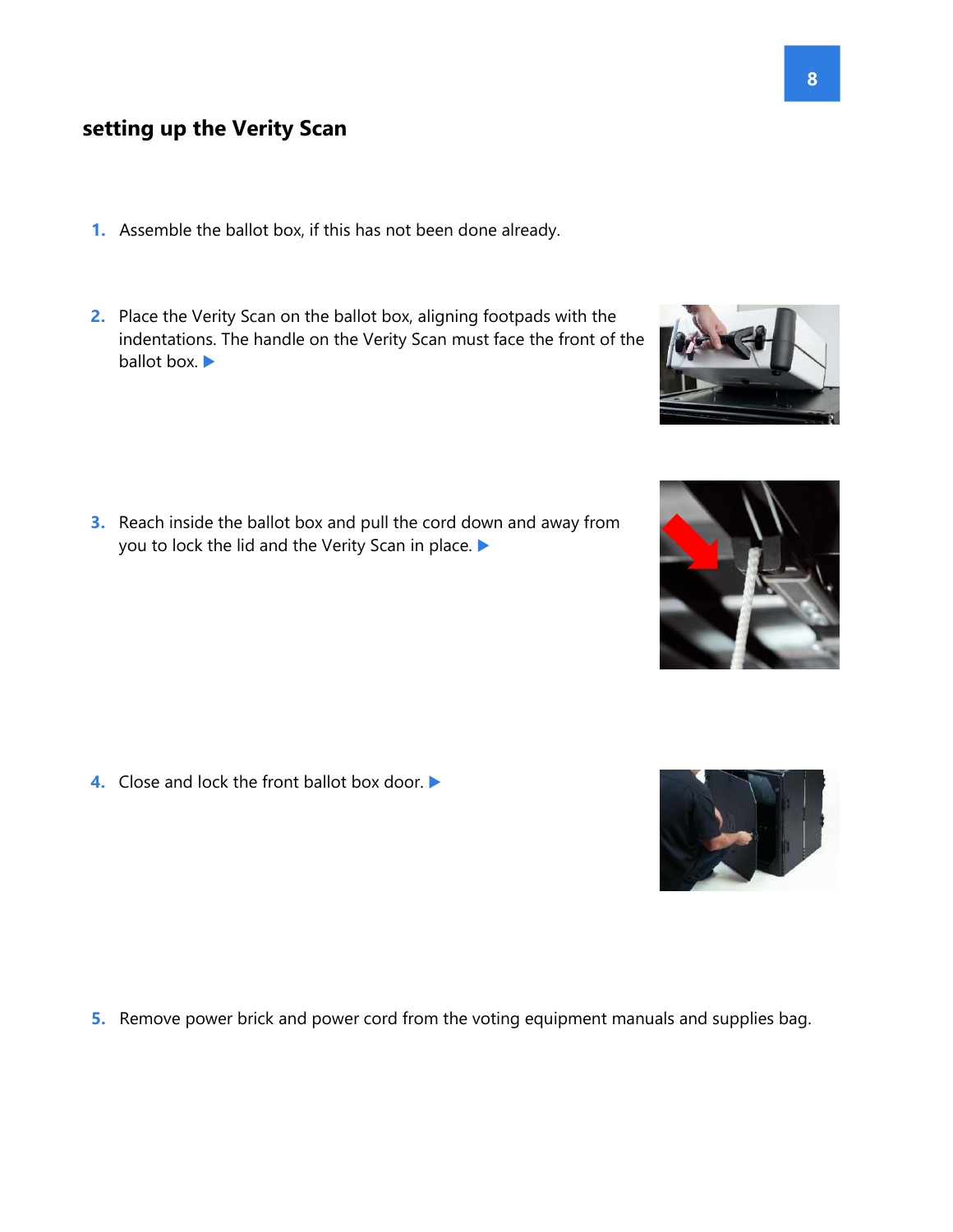**6.** Plug the power cord into the power brick, and then plug the power brick into the back of the Verity Scan (flat side up). ▼



#### **IMPORTANT: Do not plug the power cord into the wall yet.**

**7.** Log the yellow beaded seal number on your Security Log - AM. Open the Verity Scan case and lock the lid brace in place.

**IMPORTANT: Never tilt a device up by the handle while cords are connected – this can damage the cord where it connects to the device, or cause damage to the device itself.** 



**8.** Unlock (**A**), unlatch (**B**), and remove (**C**) the tablet.



**A**: Remove blue key from the voting equipment manuals and supplies bag. Use the blue key to unlock the tablet from its cradle.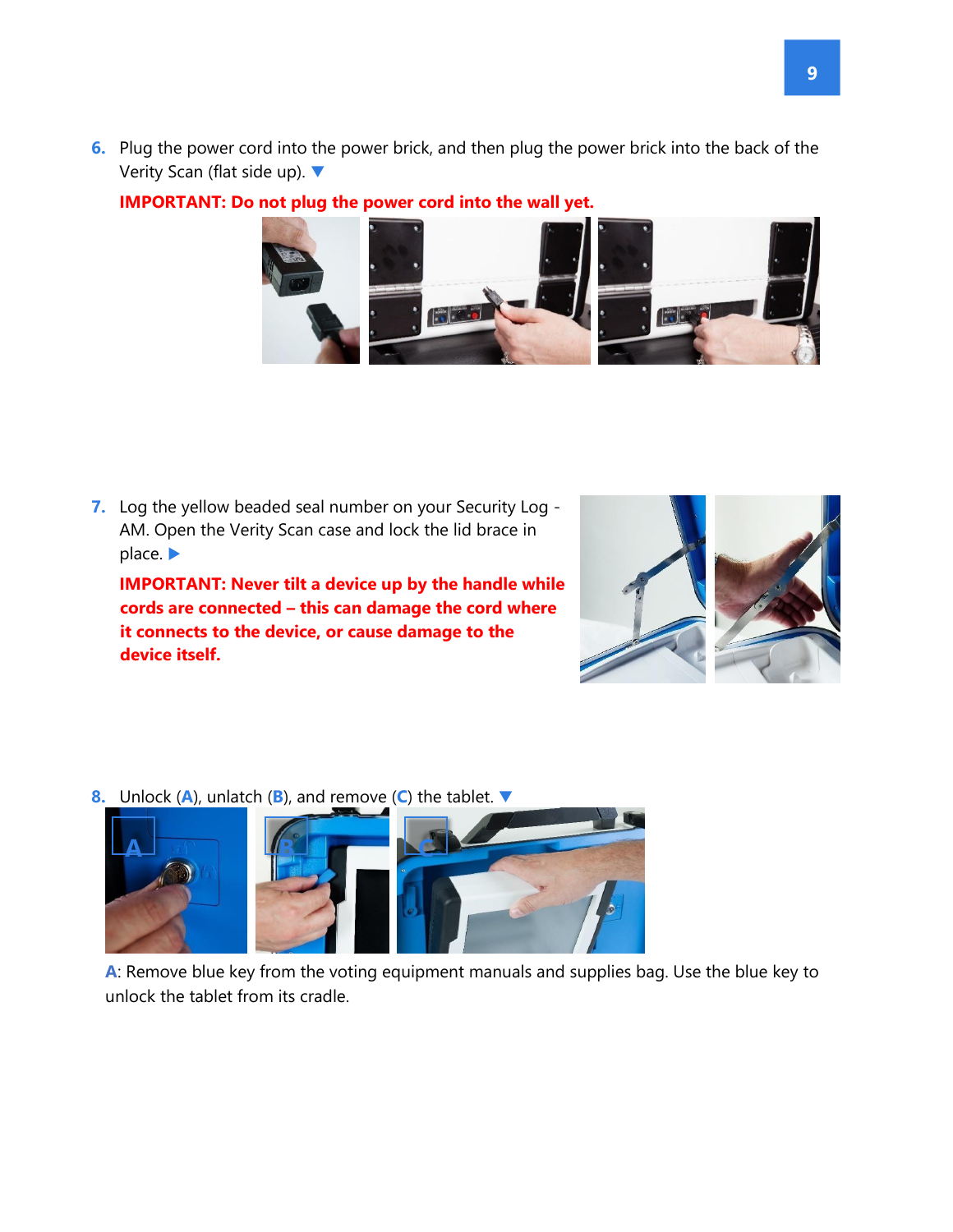**9.** Log the red CFAST seal number on the Security Log - AM. Seat the tablet in the cradle (**A**), tilt it back (**B**), and lock it in place (**C**).



**10.** Log the red wire seal number found on the white panel box (located to the right side of the cradle) on the Security Log - AM.  $\blacktriangleright$ 





**11.** Plug the power cord into AC power. A green light should illuminate on the power brick when AC power is present.

**12.** Press the **RED** button on the back of the Verity Scan to power it on. **Note**: During the power on process, a Power-On Self Test report will print on Verity Scan's built-in printer. This report will indicate any hardware or connection issues; if any issues are noted, check connections and restart the device using the **RED** power button.

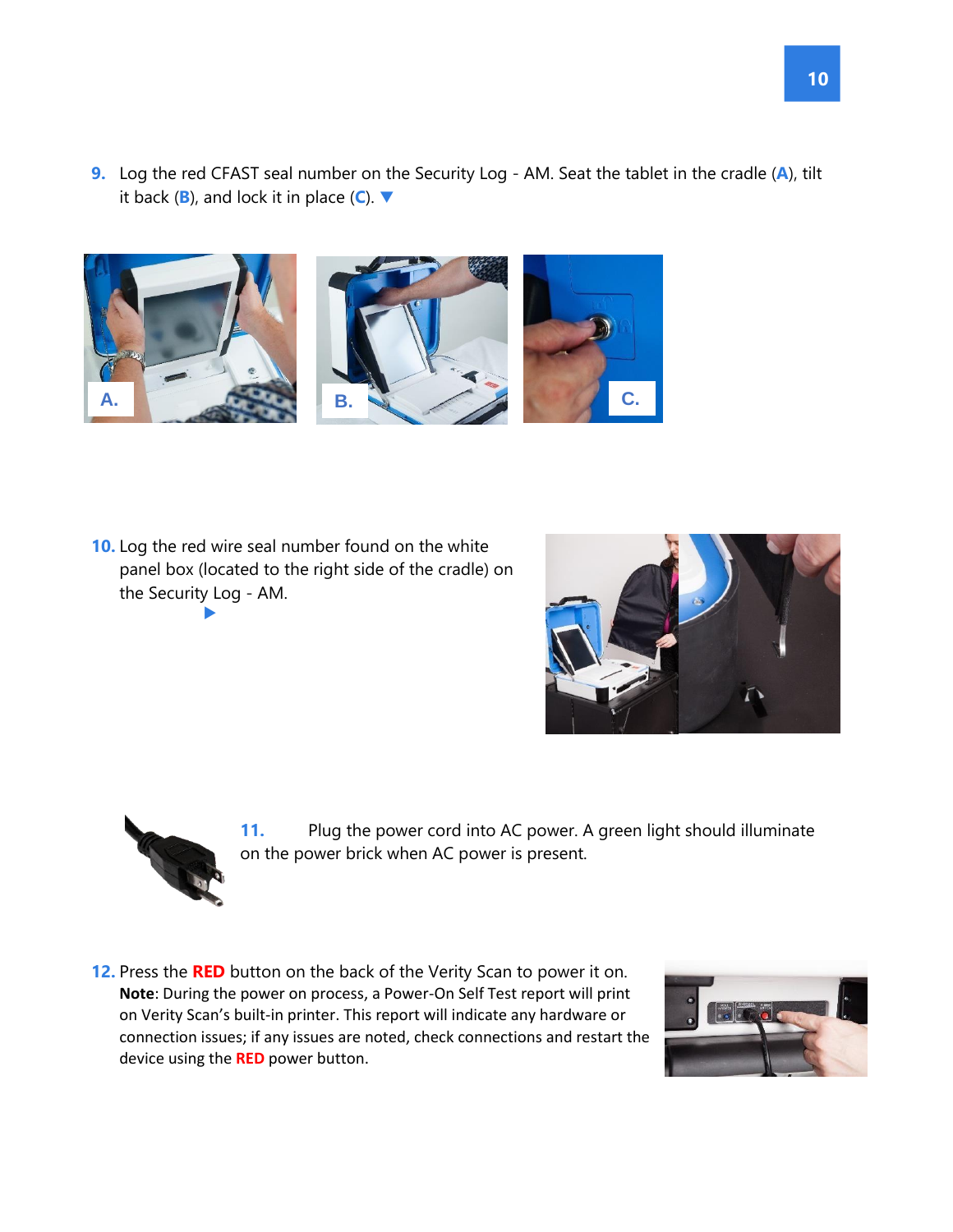# **Verity Scan orientation**

When powered up for the first time the device is used during a voting event, Verity Scan should display the Print Zero Report screen.

*NOTE: If you are reopening polls during subsequent days of a multiple-day voting event, then you will not print a Zero report.* 



In addition to the date and time, the following appears at the bottom of the screen:



- **Ballots:** The number of ballots scanned and cast on the Verity Scan for the current election; at the start of a voting event, this number should be zero.
- **Sheets:** The number of ballot sheets scanned on the Verity Scan for the current election; at the start of a voting event, this number should be zero.
- **Lifetime:** The number of ballots cast on the Verity Scan for the lifetime of the device (for all elections).
- **AC and battery power indicators:** A green battery icon indicates the battery is connected; a green plug icon indicates AC power is connected. Specific battery power level can be found on the Touch Writer Power-On Self Test report.

*NOTE: If AC power is not available, the device will automatically switch over to battery power, and a warning message will display. To dismiss the message and continue operating on battery power, touch "If the power is out, touch here to use battery". If a voting session is in progress, this message will not appear until the session is completed.* 

*When battery power is low, and AC power is disconnected, a warning message will appear on the device screen. Reconnect the device to AC power.*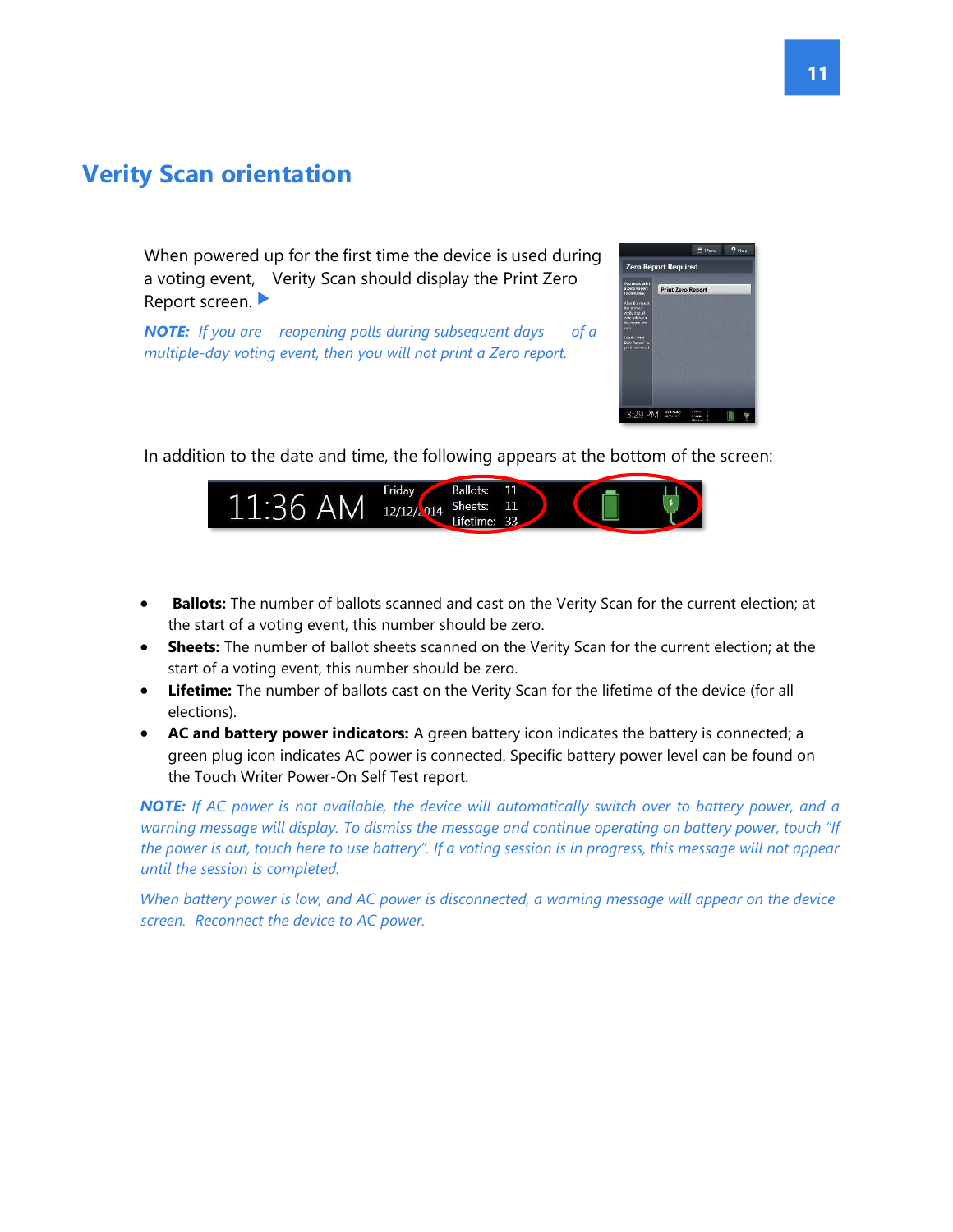# **report printer operation**

**1.** The thermal report printer is located on the righthand side of Verity Scan.  $\blacktriangleright$ 

**2.** To open the paper compartment: While standing in front of the device, pull the lever on the top of the printer cover towards you, and then lift up to open the paper compartment.

**3.** To replace paper: Place the new paper roll into the printer as shown. Paper must roll up from the bottom.

**4.** Close the printer cover. The paper must extend out from underneath the front edge of the cover. The white button can be used to advance the paper.







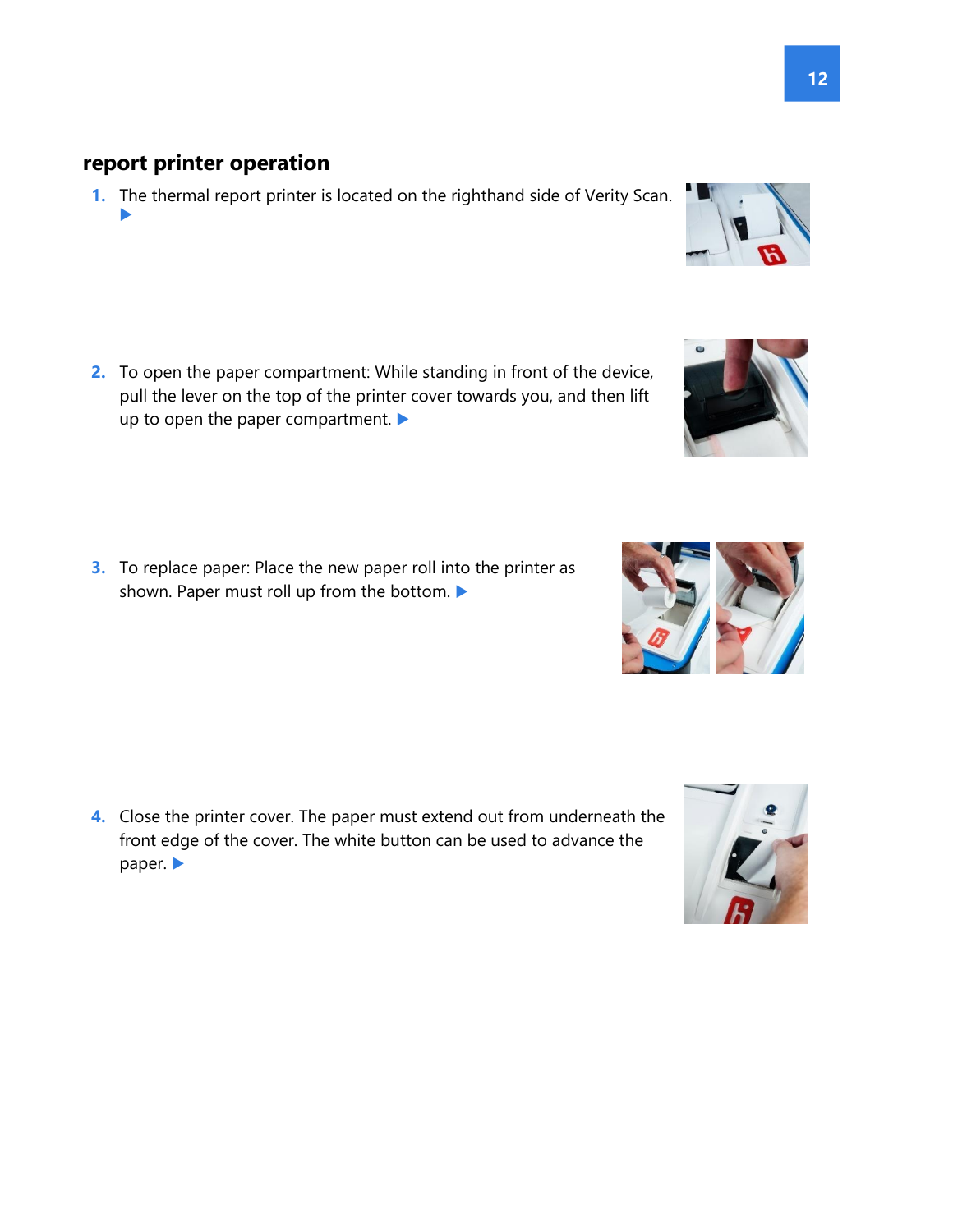# **opening polls**

**1.** Set up and power on the Verity Scan. **Confirm that you are running on AC power**.

#### **2.** Select **Print Zero Report**.

*NOTE: If you are reopening polls during subsequent days of a multipleday voting event, then you will not print a Zero report.* 



- **3.** Wait while the Zero report prints (on the built-in report printer). Using the Zero report, check the following:
	- Verify the ballot count total on the Zero report is ZERO and enter it in the Reconciliation Log.
	- Verify that the polling place on the report is correct.

**IMPORTANT: If these items are incorrect, contact your elections office.** 

**4.** Verify that the clock in the bottom left corner of the screen displays the correct time. **IMPORTANT: If the clock is incorrect, contact your elections office.**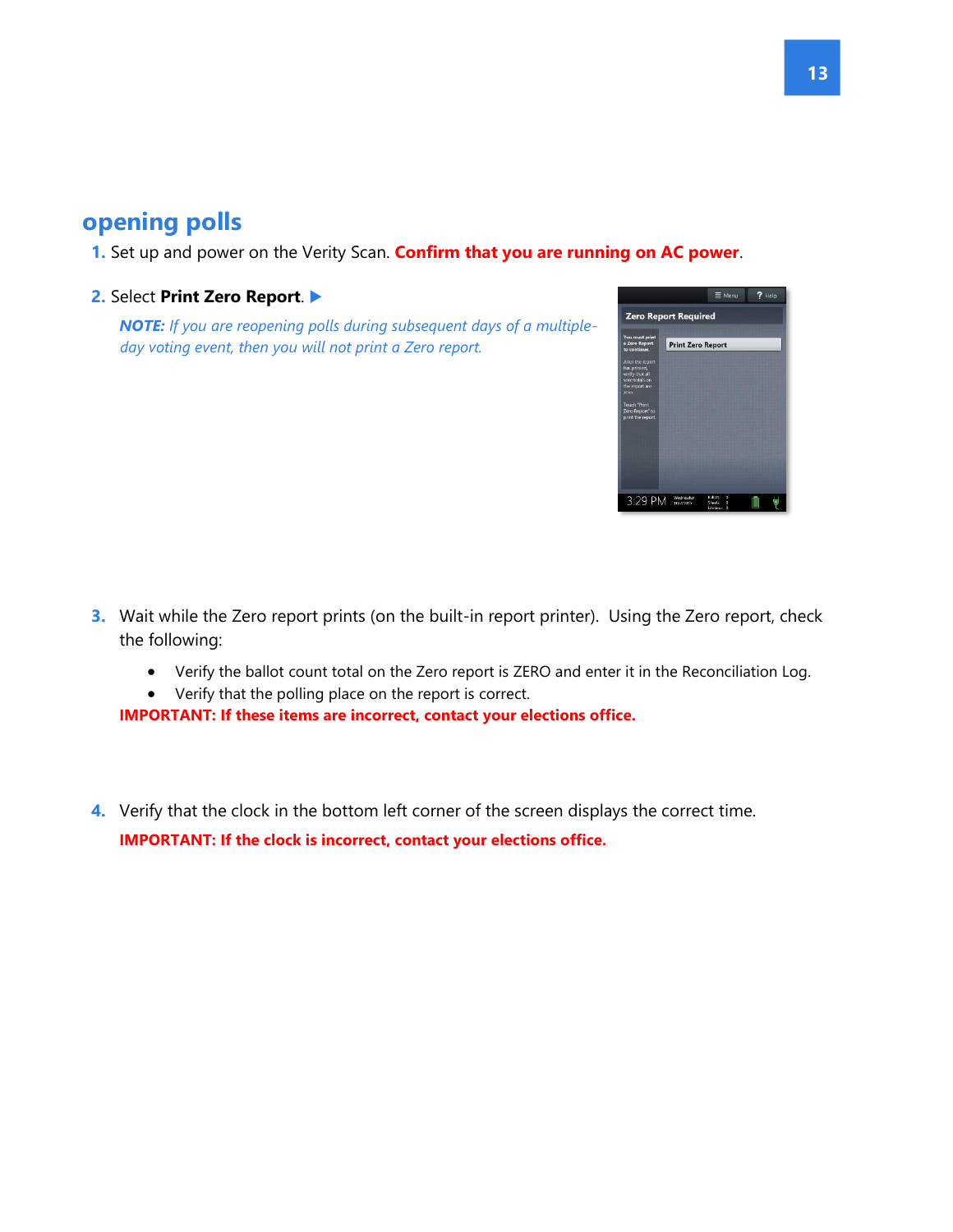

**6.** Enter the Open Polls Code, and then select Accept. The Open Polls report will print.

**IMPORTANT: Once you open polls, you can no longer print a Zero** 

**5.** Select **Open the Polls**.

**report.** 

**7.** Wait while the Open Polls report prints. File the Zero and Open Polls reports according to local guidelines.

 $\equiv$  Menu  $2$  Help **Enter Open Polls Code** \*\*\*\*\*\*  $\overline{2}$  $\overline{5}$  $\overline{\phantom{a}}$  $\,$  8  $Cancel$  $\overline{0}$ Accept

3:29 PM Wednesday

 $\mathbf{x}$ 

 $\overline{3}$  $6\overline{6}$ 

 $\,$  9  $\,$ 

L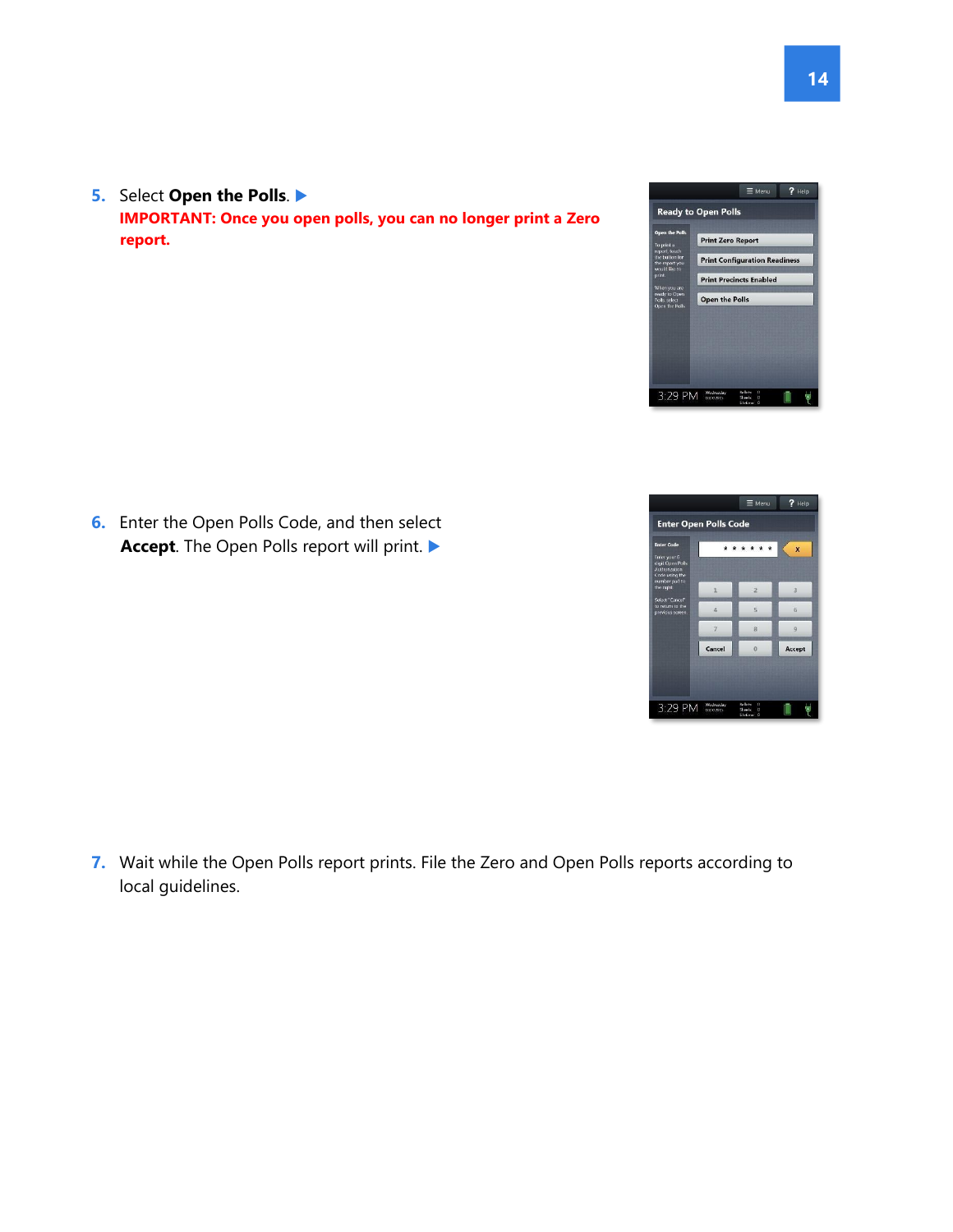# **voting with Verity Scan**

## **overview: Verity Scan**

Verity Scan is a polling place-based scanner used to scan and cast paper ballots whether they are hand-marked, or marked using Verity Touch Writer.

## **instructions for hand-marking ballots**

- **1.** The voter fills in the selection box to the left of their choices completely using blue or black ink.
- **2.** When the voter has finished marking their ballot, they take the ballot to Verity Scan to cast their ballot.

# **scanning ballots with Verity Scan**

- **1.** Verity Scan is ready to scan when you see the **Ready to Use** screen. **IMPORTANT: In elections with multi-sheet ballots, voters must receive all sheets for their ballot. Voters should be instructed to scan all sheets of their ballot, even if they have made no choices on a particular sheet. See page 20 for more information.**
- **2.** The voter removes the ballot privacy sleeve (if applicable) and inserts the voted ballot into Verity Scan. Flashing green arrows indicate the location and direction of the scanner feed. Ballots must be fed short-edge first, but may otherwise be scanned in any orientation.



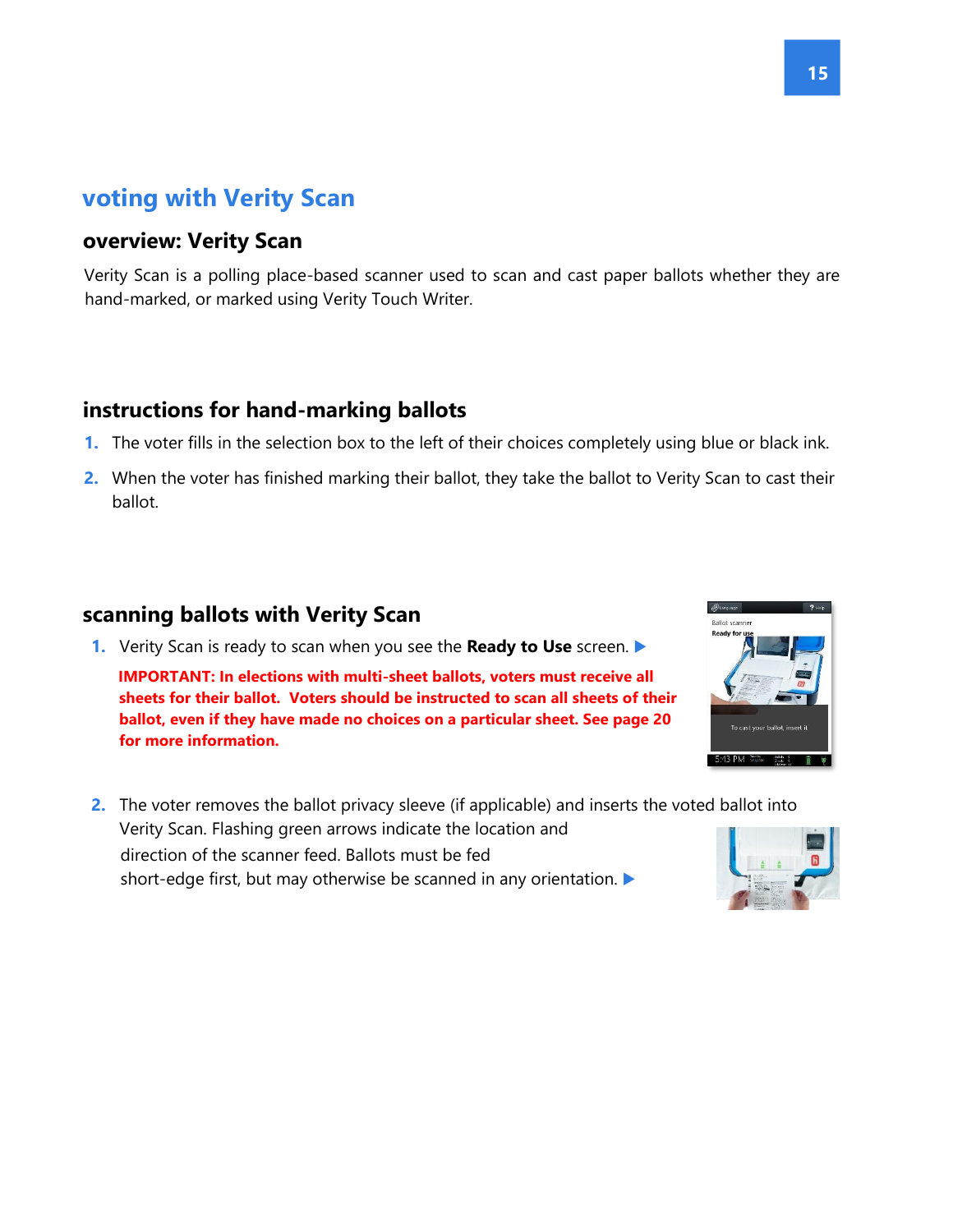**3.** After scanning their ballot, the voter waits a moment while the ballot is processed.

**4.** The voter's ballot has been cast when Verity Scan displays the American flag. If enabled, an audible chime will also sound.

# **Verity Scan help and features**

The **Help** button is located at the top right of the Verity Scan screen. This button provides the voter with help text for the voting step currently underway. Select **Exit Help** on the bottom right of the Help screen to return to scanning ballots.

If multiple languages are available, Verity Scan will also display a **Language** button in the upper left. Selecting the language button will allow the voter to choose from a list of available languages in which to display any instructions or messages.



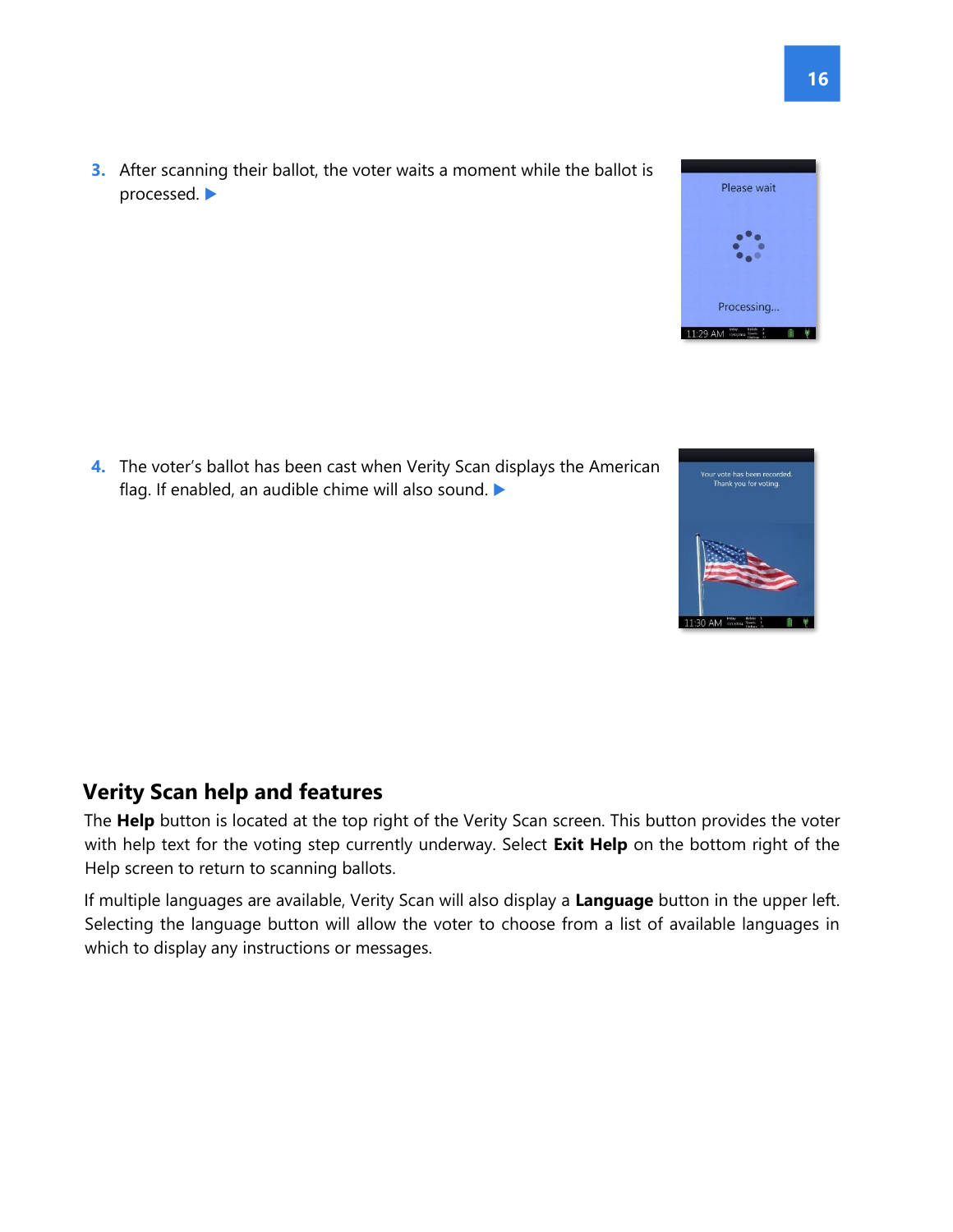## **troubleshooting**

If there is a problem with the Verity Scan, follow the error instructions on the screen (if applicable), and/or contact your elections office for assistance.

# **spoiling printed paper ballots**

To spoil a printed paper ballot, follow your local procedures (for example, filling out a spoiled ballot log and envelope).

# **undervotes, overvotes, and blank ballots on Verity Scan**

If scanning hand-marked paper ballots, and the voter has *overvoted* (marked more than the allowed number of choices in a contest), Verity Scan may prompt the voter to choose whether to:

- **a)** Remove their ballot and request a new ballot from the poll worker, *or*
- **b)** Cast their ballot as-is (overvoted contests will not be counted)

If the voter has left a ballot or contest blank, the voter may be prompted to choose whether to:

- **a)** Remove their ballot and make changes, *or*
- **b)** Cast their ballot as-is (blank contests will not be counted)

The voter prompts that appear on Verity Scan will vary depending on how the election was set up (determined by your jurisdiction). Follow the directions on the Verity Scan screen. In some jurisdictions, the voter will be prompted to contact a poll worker, and the poll worker must press the poll worker button to accept a ballot as-is.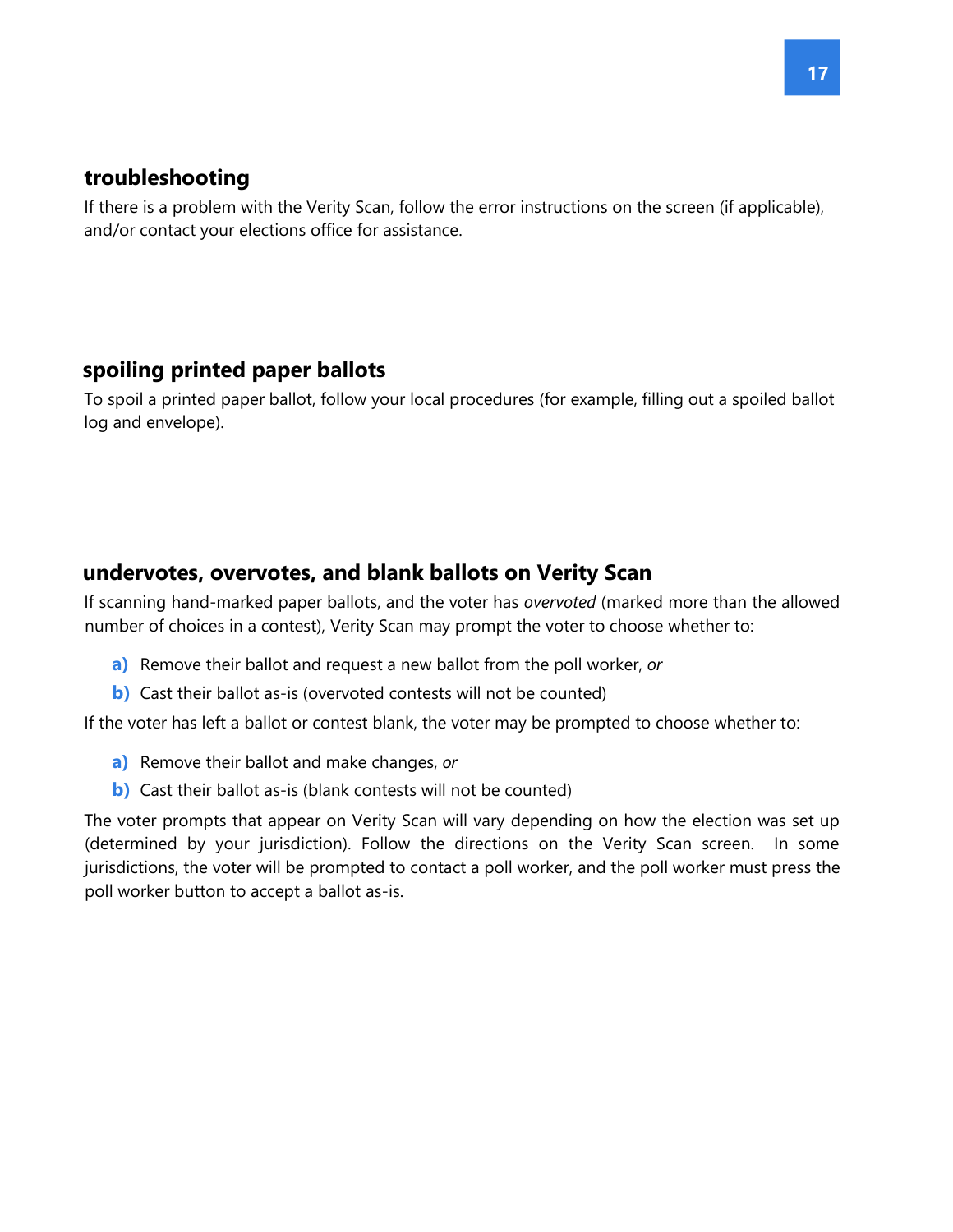### **provisional ballots**

**IMPORTANT: Verity Scan will not accept provisional ballots printed from Touch Writer. Preprinted ballots used for provisional voting should never be scanned at the polling place using Verity Scan.** 

• See the Precinct Board Handbook for issuing and handling of paper provisional ballots.

### **the unread ballot slot**

The unread ballot slot on the top of the ballot box feeds into a separate, secure ballot bag. Use the side slot to cast unread ballots.



When issuing paper ballots with multiple sheets, voters must receive all sheets for each ballot. Voters should be instructed to scan all sheets of their ballot, even if they have made no choices on a particular sheet.

- The Verity Scan ballot counter will increment when a sheet 1 is scanned but not when a sheet 2 (or higher) is scanned. If sheet 2 of a 2-sheet ballot is scanned without a sheet 1, the ballot counter will not increment, but all votes on sheet 2 will be counted accurately.
- If the voter has not yet scanned any part of the ballot and the voter realizes that a sheet needs to be spoiled, it is generally considered best practice to spoil and replace all ballot sheets. While not necessary, this may assist in the location of all ballot sheets in the event of an audit or recount.
- If not all sheets can be spoiled (i.e. one sheet has already been scanned), spoil the remaining sheet(s) of the ballot, provide replacement sheet(s), and spoil the unused sheets from the replacement ballot.

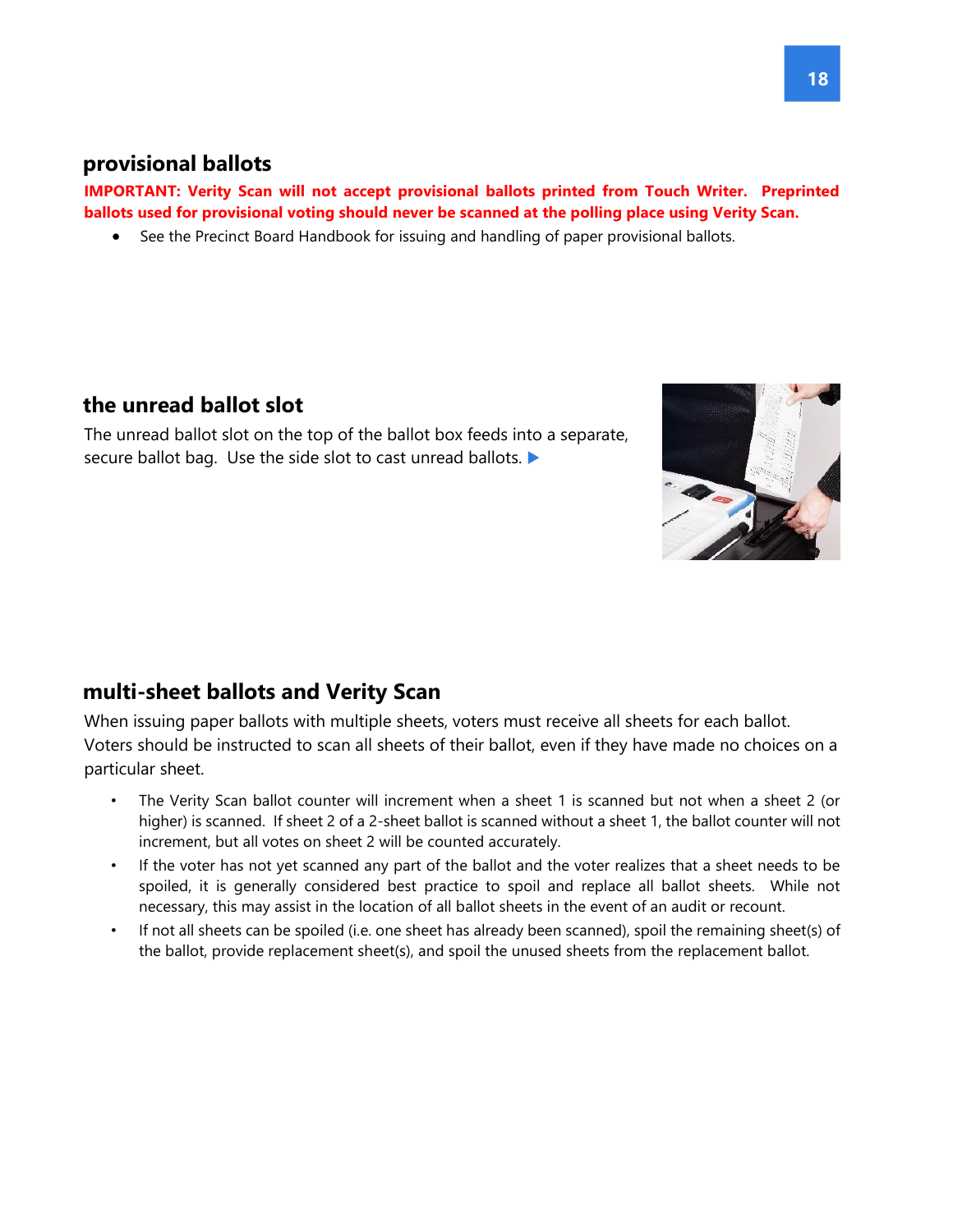#### **19**

# **closing polls**

**IMPORTANT: Wait until the close polls time to close polls. Once polls are closed they cannot be reopened on that Scan device.** 

# **poll worker button**

The **BLUE** poll worker button is located on the back of Verity Scan. This button is used when closing polls.

**1.** Press the **BLUE** poll worker button on the back of the Verity Scan. **2.**

Select **Close Polls**.



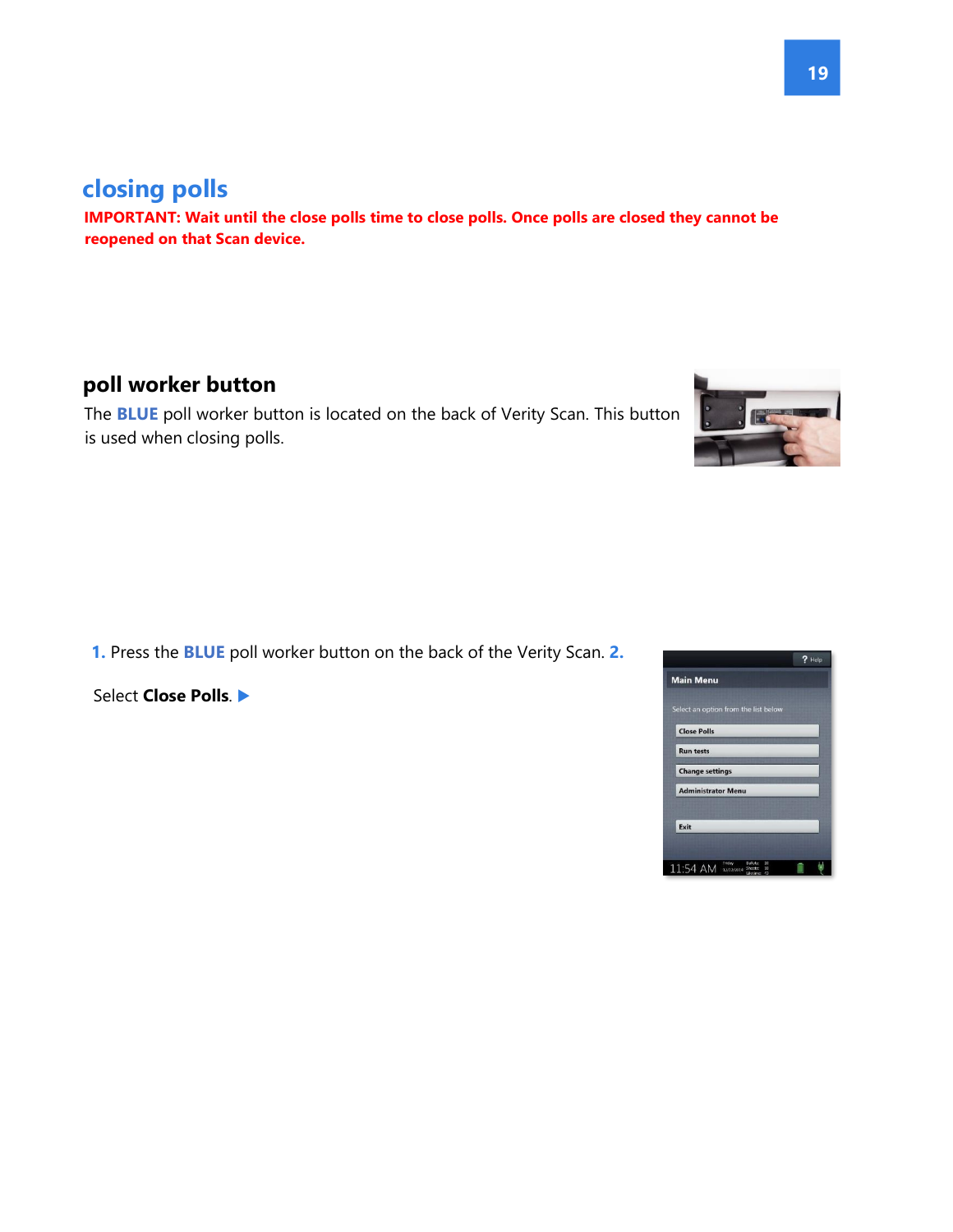

**4.** Enter the Close Polls Code and select **Accept**. The Close Polls report will print automatically.

**IMPORTANT: Once polls have been closed, they cannot be reopened** 

**3.** Select **Yes, close the polls**.

**on that Scan device.** 

**5.** The polls are now closed. Print two scan reports. File one scan report in your precinct board team binder zipper pouch. Attach the second scan report to your Certification of Performance.